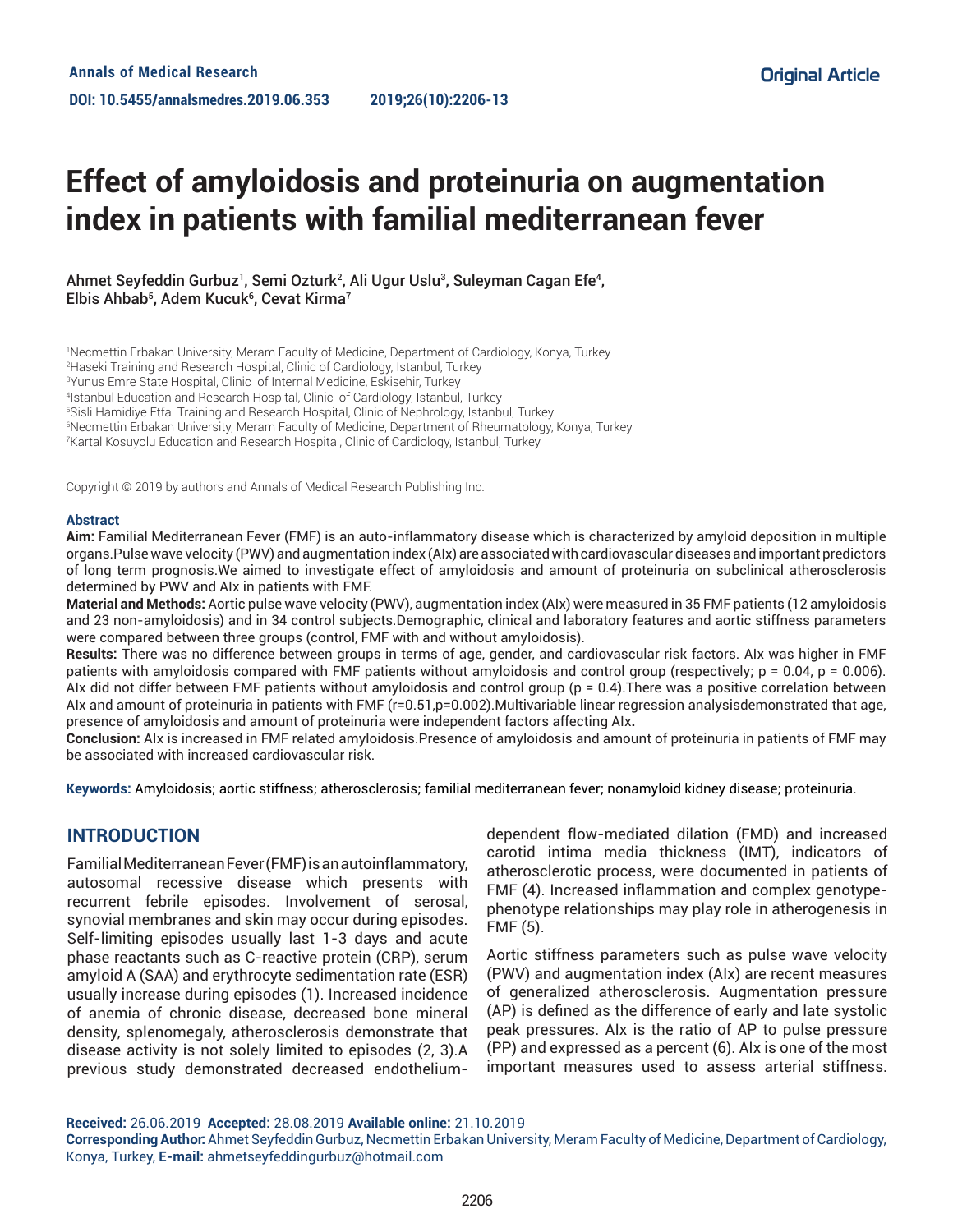Increased arterial stiffness results in increased AIx, which is an important predictor of long term cardiovascular prognosis (7). Previous studies showed that AIx can be used as an indicator of increased cardiovascular risk in several inflammatory and rheumatic diseases (8-10).

AA amyloidosis is the most important complication of FMF which causes nephrotic syndrome, progressive renal failure and end stage renal disease. Colchicine treatment was proved to be effective in prevention of FMF related amyloidosis.Impairment of FMD and increased asymmetric dimethyl arginine (ADMA) level, measures of endothelial dysfunction, have been showed in patients with FMF related amyloidosis (11).It has also been shown that proteinuria increases risk of cardiovascular event in both diabetic and non-diabetic patients (12).Amyloidosis is not the only cause of proteinuria in patients with FMF, non amyloid kidney disease (NAKD) is another cause of proteinuria.In our study, we aimed to investigate the effect of amyloidosis and amount of proteinuria on risk of atherosclerosis determined by PWV and AIx in patients with FMF.

# **MATERIAL and METHODS**

## **Study Population**

Thirty five patients with FMF and 34 control subjects similar in terms of age,gender and body mass index (BMI) were included in this cross sectional study. Patients were diagnosed according to the Tel-Hashomer criteria previously described (13). All patients with FMF were under colchicine treatment. Clinical, demographic and laboratory data of the subjects were recorded. Aortic stiffness was measured with SphygmoCor (AtCor Medical, Sydney, Australia) device. All examinations and measurements were performed during a 3 months of attack-free period which is evaluated with both clinically and biochemically (ESR, CRP). FMF patients were divided into two groups depending on presence of amyloidosis. Twelve patients with amyloidosis, diagnosed either by rectal or renal biopsy, and 23 non amyloidosis patients were compared. Biopsy was performed only in patients with high suspicion depending on clinical, laboratory (proteinuria, renal function tests) and renal ultrasound evaluation. NAKD was detected in renal biopsies of 5 patients with proteinuria. Two patients had IgA nephropathy, two patients had mesangial proliferative glomerulonephritis, and one patient had diffuse proliferative glomerulonephritis. Subjects with systemic diseases such as hypertension, coronary artery disease, diabetes mellitus,chronic obstructive pulmonary disease,acute infections, acute renal failure and subjects with a history of medication except for colchicine, angiotensin-converting enzyme (ACE) inhibitor and angiotensin receptor blocker (ARB) were excluded. There were no patients receiving TNF inhibitor, IL-6 receptor antibody or IL-1 inhibitor.Coronary artery disease excluded by coronary angiography in the last year or non-invasive stress tests in the last six months.All patients approved written informed consent and the study protocol was approved by ethics committee

of Necmettin Erbakan University Meram Medicine Faculty in accordance with the Declaration of Helsinki and Good Clinical Practice guidelines.

## **AIx andPWV Measurement**

All participants were asked to avoid intake of caffeinated, alcoholic beverages and other stimulants within 3 hours and vigorous exercise within 24 hours prior to measurement. The participants had rest in supine position for 10 minutes before measurement at a room temperature of 20-23°C.PWV was measured by using SphygmoCor (AtCor Medical, Sydney, Australia) device. By this method, first carotid and then femoral pulse wave have been examined with simultaneous electrocardiography (ECG). Time elapsed between beginning of R wave and beginning of pulse wave was calculated automatically on ECG. Then the differences of time measured for femoral and carotid artery were calculated automatically by the device. This difference shows the time elapsed of propagation of the pulse wave from carotid artery to femoral artery. Thereafter the distance is measured on the body surface between the spots where the measurements for carotid and femoral arteries were performed. After this measurement, values were set on the device and aortic PWV was automatically calculated as m/s (Figure 1). AIx was measured noninvasively by SphygmoCor device. Pressure wave forms on radial artery was recorded by high-fidelity applanation tonometry (Millar Instruments, Houston, Texas). Central aortic wave form was automatically acquired by the SphygmoCor device. Pulse pressure and augmentation pressure were calculated on this wave form automatically. AIx was obtained by dividing augmentation pressure to pulse pressure. Since AIx is affected by heart rate, heart rate was normalized to 75 bpm (Figure 2). All measurements were performed by the same cardiologist, blind to the study and patients, who has experience with the device.

## **Statistical Analysis**

Statistical analyses were applied using IBM SPSS Statistics for Windows, Version 19.0. (IBM Corp. Armonk, NY). Descriptive statistics are announced as mean ± standard deviation or median (25th-75th percentiles) values as appropriate. Normal distribution was evaluated using the Kolmogorov-Smirnov test. Chi-Square or Fisher's Exact test were used to compare categorical variables. One-way ANOVA with LSD post hoc analysis was used to compare continuous variables among groups, the Kruskal-Wallis test was used for nonparametric independent samples orwhen homogeneity of variance was not present. Mann-Whitney test for nonparametric independent samples for inter-group comparisons were performed to confirm significance. Correlations were evaluated by Pearson or Spearman's correlation tests, as appropriate. A multivariable linear regression analysis with enter model was performed to determinate the independent predictors of AIx.P values of less than 0.05 were accepted as significant.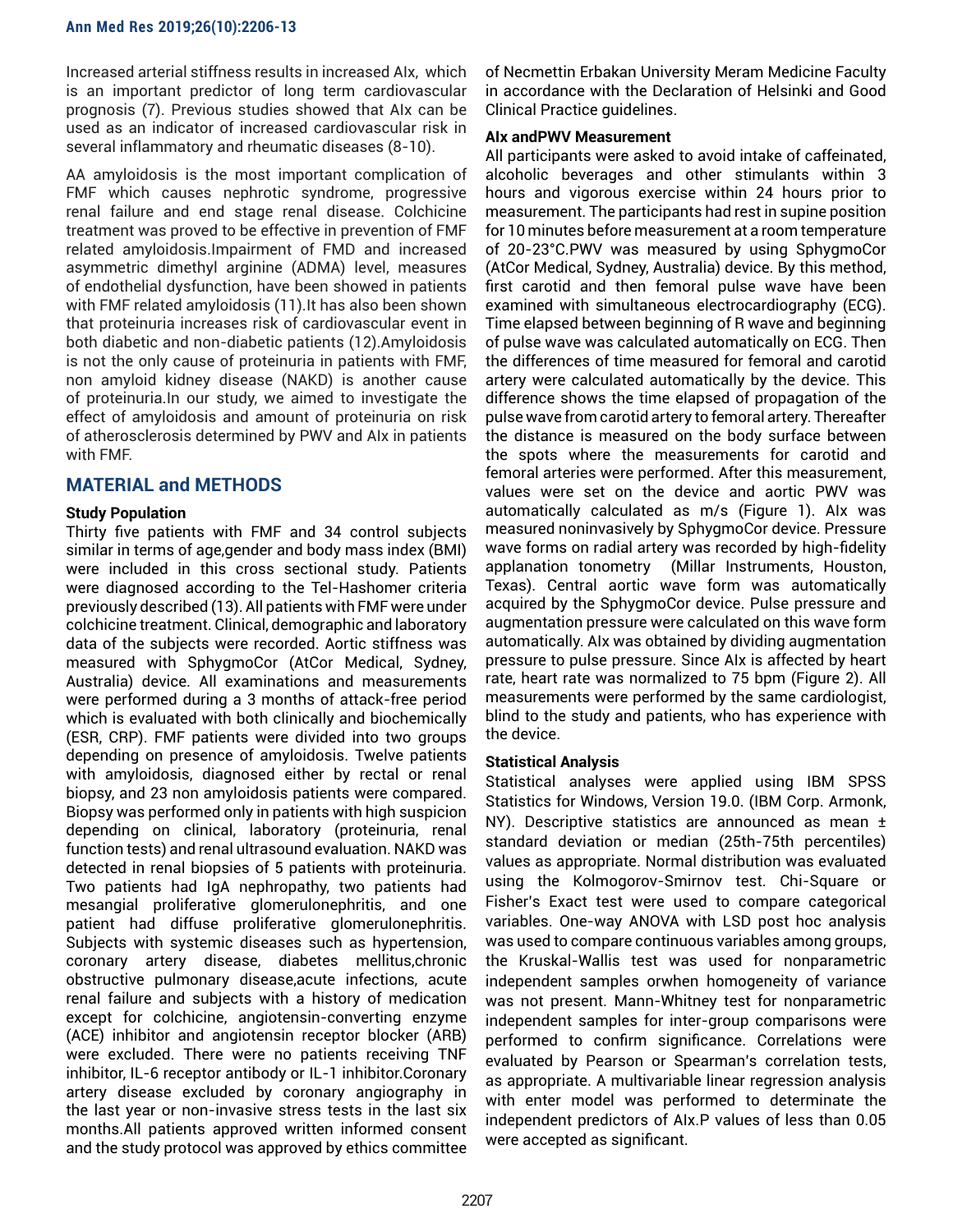

**Figure 1.** Samplemeasurement of Pulse Wave Velocity (PWV) by SphygmoCor device.Carotid pulse wave and femoral pulse wave were recorded with simultaneous ECG recording. PWV was calculated as m/sn and represented with a dot in a normogram (below right). Green lines show upper and lower 95th percentiles



**Figure 2.** Sample measurement of Augmentation index (AIx) by SphygmoCor device. Radial pressures were recorded by applanation tonometry and central pressures were automatically generated. Figure 2. Sample measurement of Augmentation index (AIx) by SphygmoCor device. Radial pressures were recorded by applanation tonometry and central pressures were automatically generated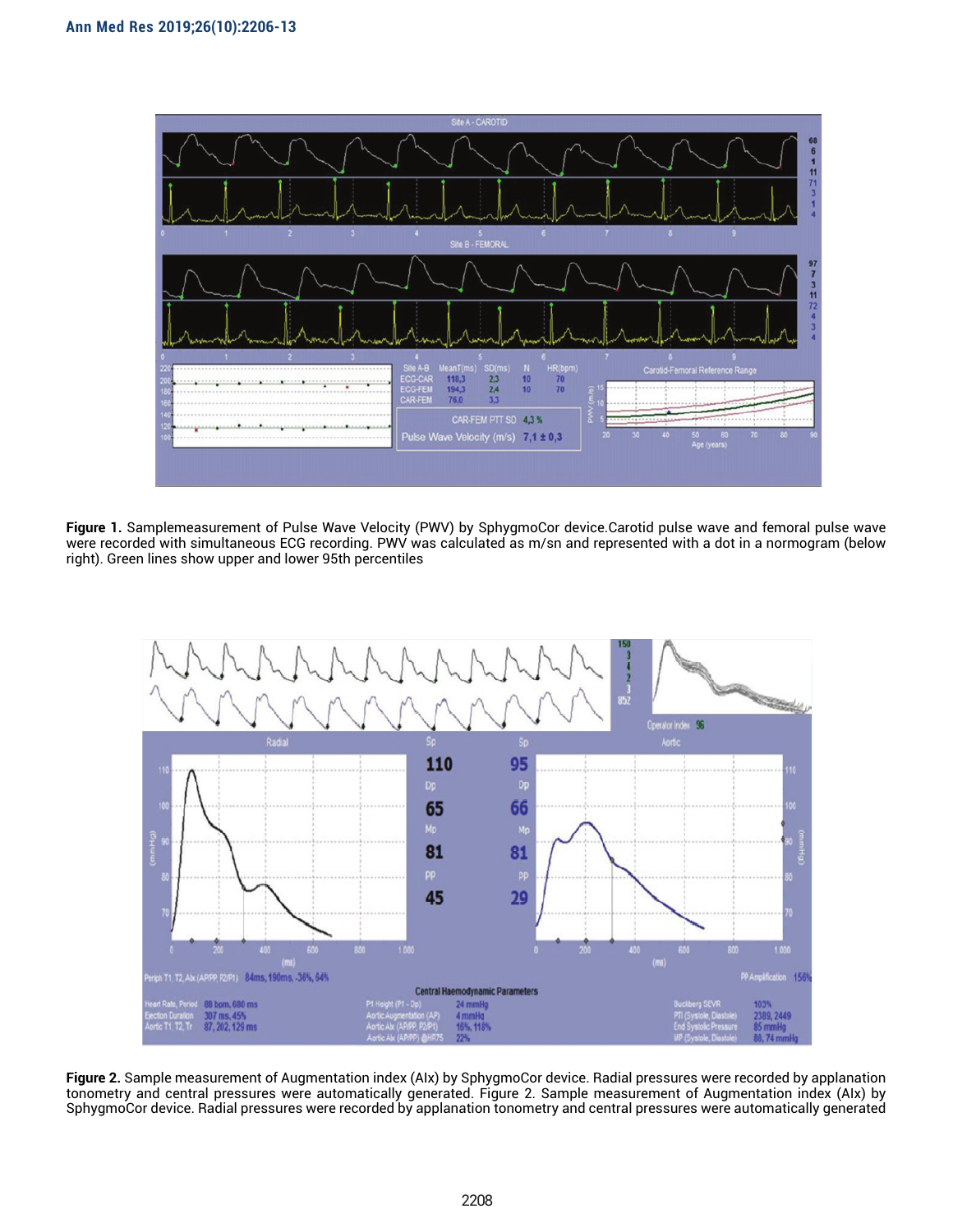

 **Figure 3.** Augmentation index (AIx) measurements of three groups.



 **Figure 4.** Correlation of Augmentation index (AIx) and amount of proteinuria in familial Mediterranean fever (FMF) patients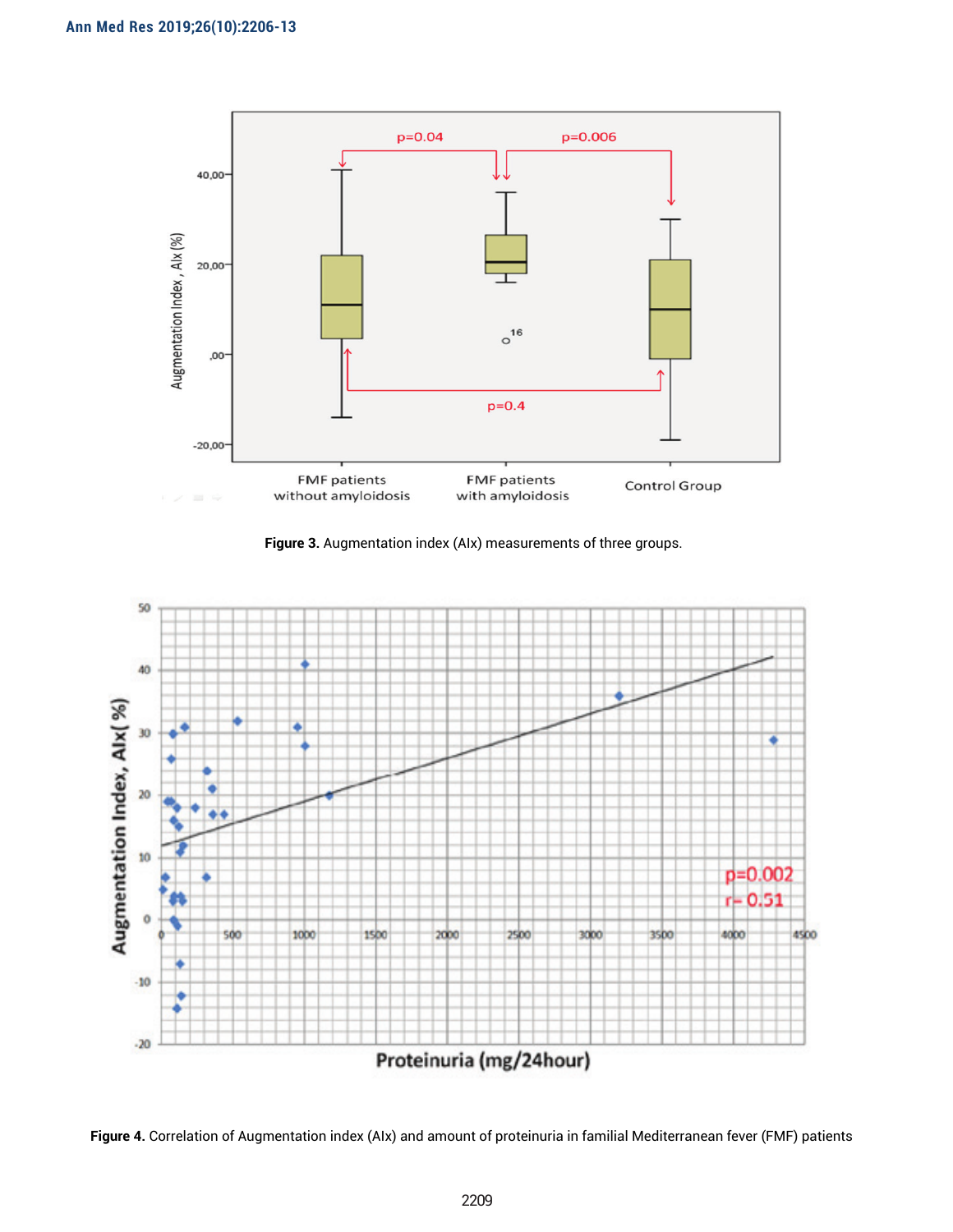| Table 1. The sociodemographic and laboratory parameters of three groups |                                                     |                                                        |                             |         |  |  |  |
|-------------------------------------------------------------------------|-----------------------------------------------------|--------------------------------------------------------|-----------------------------|---------|--|--|--|
|                                                                         | <b>FMF patients</b><br>with Amyloidosis<br>$(n=12)$ | <b>FMF patients</b><br>without Amyloidosis<br>$(n=23)$ | <b>Controls</b><br>$(n=34)$ | P value |  |  |  |
| Age (years)                                                             | $39.7 \pm 8.0$                                      | $39.0 \pm 14.4$                                        | $39.1 \pm 12.5$             | 0.98    |  |  |  |
| BMI (kg/m2)                                                             | $25.1 \pm 2.4$                                      | $25.5 \pm 4.0$                                         | $25.8 \pm 4.5$              | 0.88    |  |  |  |
| Sex (male,%)                                                            | 6(50)                                               | 8(34.8)                                                | 15(44.1)                    | 0.65    |  |  |  |
| Smoking (n,%)                                                           | 2(16.7)                                             | 5(21.7)                                                | 7(20.6)                     | 0.94    |  |  |  |
| <b>Creatinine (mg/dL)</b>                                               | $1.05 \pm 0.59$                                     | $0.82 \pm 0.15$                                        | $0.83 \pm 0.17$             | 0.62    |  |  |  |
| GFR(ml/min/1.73m <sup>2</sup> )                                         | $89.6 \pm 36.9$                                     | $96.8 \pm 17.3$                                        | $106.9 \pm 33.6$            | 0.18    |  |  |  |
| $Hb$ (g/dl)                                                             | $13.2 \pm 1.6$                                      | $13.5 \pm 1.6$                                         | $13.4 \pm 1.5$              | 0.89    |  |  |  |
| <b>WBC (103/L)</b>                                                      | $7.58 \pm 2.5$                                      | $7.29 \pm 1.7$                                         | $7.0 \pm 2.1$               | 0.69    |  |  |  |
| <b>Plt (103/L)</b>                                                      | $233.7 \pm 29.3$                                    | $255.0 \pm 59.1$                                       | $244.3 \pm 60.0$            | 0.55    |  |  |  |
| TC (mg/dL)                                                              | 181.0(159.0-205.7)                                  | 163.0(150.0-202.0)                                     | 182.5(155.8-203.0)          | 0.87    |  |  |  |
| TG (mg/dL)                                                              | 116.0(88.0-138.5)                                   | $90.0(71.0 - 114.0)$                                   | $90.5(71.8 - 116.3)$        | 0.28    |  |  |  |
| LDL (mg/dL)                                                             | $104.9 \pm 30.2$                                    | 109.9±39.5                                             | $108.8 \pm 31.5$            | 0.91    |  |  |  |
| HDL (mg/dL)                                                             | $51.4 \pm 12.1$                                     | $52.2 \pm 13.1$                                        | $51.8 \pm 11.6$             | 0.98    |  |  |  |
| CRP (mg/dL)                                                             | $4.0(3.5-5.0)$                                      | $3.5(1.2-6.9)$                                         | $3.2(2.0-3.9)$              | 0.17    |  |  |  |
| ESR (mm/h)                                                              | $10.0 (5.0 - 19.5)$                                 | $9.0(5.0-12.0)$                                        | $9.0(7.0-11.0)$             | 0.75    |  |  |  |
| <b>Duration of colchicine therapy (years)</b>                           | $8.5 \pm 6.4$                                       | $8.8 \pm 3.9$                                          |                             | 0.85    |  |  |  |
| Delay from symptom onset to initiation of<br>colchicine therapy (years) | $8.4 + 4.2$                                         | 7.0±5.7                                                |                             | 0.44    |  |  |  |
| Age at the beginning of FMF symptoms                                    | $22.8 \pm 5.9$                                      | $23.2 \pm 8.7$                                         |                             | 0.88    |  |  |  |
| <b>Colchicine dosage (mg/day)</b>                                       | $1.45 \pm 0.6$                                      | $1.37 \pm 0.3$                                         |                             | 0.64    |  |  |  |
| Proteinuria (mg/24 hour)                                                | 335 (80-1010)                                       | 130 (89-237)                                           |                             | 0.16    |  |  |  |
| Fibrinogen (mg/dL)                                                      | 293.3±74.6                                          | 270.8±76.1                                             |                             | 0.41    |  |  |  |
| Ferritin (ng/mL)                                                        | 68.1±46.2                                           | 47.0±34.6                                              |                             | 0.14    |  |  |  |
| CaxP (mg/dL)                                                            | $32.9 \pm 3.3$                                      | $34.0 \pm 5.5$                                         |                             | 0.53    |  |  |  |
| Parathormone (pg/mL)                                                    | 62.0±30.8                                           | 49.5±20.4                                              |                             | 0.16    |  |  |  |
| ACE inhibitors/ARB (n,%)                                                | 9(75)                                               | 11(47.8)                                               |                             | 0.12    |  |  |  |
| <b>Duration of ACEi or ARB therapy (years)</b>                          | $7.6 + 4.9$                                         | $6.3 + 4.1$                                            |                             | 0.23    |  |  |  |

**FMF, familial Mediterranean fever; BMI, body mass index; GFR, glomerular filtration rate; TC, total cholesterol; TG, triglyceride; LDL, low densitylipoprotein cholesterol; HDL, high density-lipoprotein cholesterol; Hb, hemoglobin; WBC, white blood cell counts; Plt, Platelet; CRP, C-reactive protein; ESR, erythrocyte sedimentation rate; CaxP, calcium-phosphorus product; ACE, angiotensin-converting enzyme; ARB,angiotensin receptor blocker**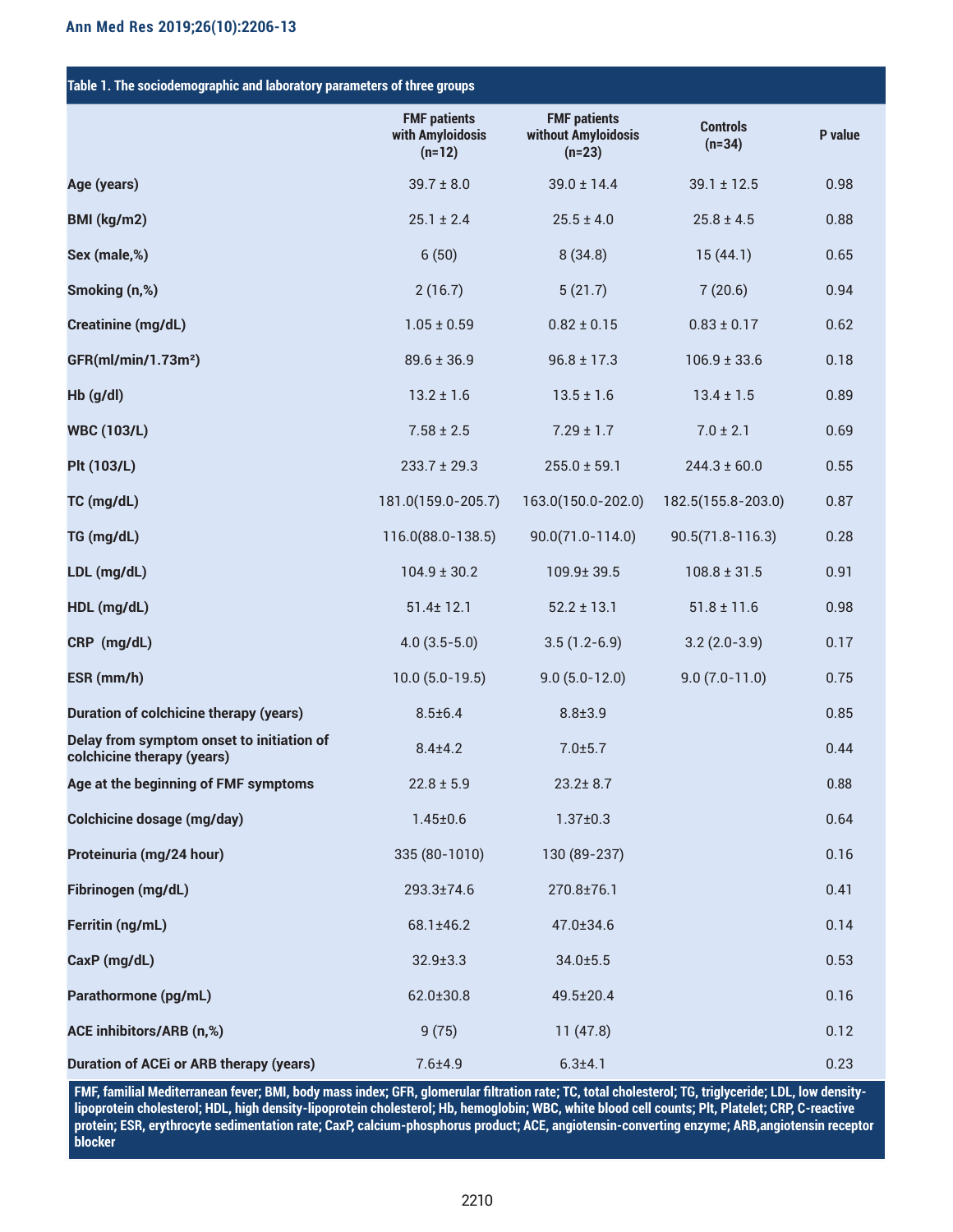# **RESULTS**

No difference was observed between FMF patients with and without amyloidosis and control group in terms of gender, age and BMI. Cardiovascular risk factors such as smoking and lipid parameters were not different between groups.Duration of colchicine treatment, colchicine dosage and, delay time from symptomonset to initiation of colchicine therapy were similar between FMF patients with and without amyloidosis.ACE inhibitor or ARB use to reduce proteinuria was not different between FMF patients with and without amyloidosis. There was no difference duration of ACE inhibitors or ARB therapy between FMF patients with and without amiloidosis. Baseline laboratory characteristics of groups involving proteinuria, estimated glomerular filtration rate (eGFR), hematologic and inflamatuar parameters were presented on Table 1. Central, peripheral blood pressure measurements and PWV were similar between groups. AP and AIx were significantly greater in FMF patients with amyloidosis compared with FMF patients without amyloidosis (p=0.018, p=0.04; respectively) and control group (p=0.002, p=0.006; respectively) (Table 2)(Figure 3). AP and AIx did

| Table 2. Central, peripheral blood pressure measurements and aortic stiffness indices |                                                     |                                                        |                             |         |  |  |  |
|---------------------------------------------------------------------------------------|-----------------------------------------------------|--------------------------------------------------------|-----------------------------|---------|--|--|--|
|                                                                                       | <b>FMF patients</b><br>with Amyloidosis<br>$(n=12)$ | <b>FMF patients</b><br>without Amyloidosis<br>$(n=23)$ | <b>Controls</b><br>$(n=34)$ | P value |  |  |  |
| pSBP (mm Hg)                                                                          | $123.3 \pm 12.2$                                    | $123.4 \pm 15.8$                                       | $123.4 \pm 15.8$            | 0.54    |  |  |  |
| pDP (mm Hg)                                                                           | $67.7 \pm 9.9$                                      | $66.5 \pm 9.8$                                         | $66.5 \pm 9.8$              | 0.94    |  |  |  |
| pPP (mm Hg)                                                                           | $55.6 \pm 9.2$                                      | $56.9 \pm 11.4$                                        | $56.9 \pm 11.4$             | 0.30    |  |  |  |
| cSBP (mm Hg)                                                                          | $111.3 \pm 13.1$                                    | $105.9 \pm 13.9$                                       | $105.9 \pm 13.9$            | 0.22    |  |  |  |
| cDBP (mm Hg)                                                                          | $69.8 \pm 10.9$                                     | $67.6 \pm 10.6$                                        | $67.6 \pm 10.6$             | 0.82    |  |  |  |
| cPP (mm Hg)                                                                           | $41.4 \pm 7.6$                                      | $38.3 \pm 7.9$                                         | $38.3 \pm 7.9$              | 0.05    |  |  |  |
| MAP (mm Hg)                                                                           | $86.2 \pm 10.4$                                     | $85.3 \pm 11.7$                                        | $85.3 \pm 11.7$             | 0.87    |  |  |  |
| AP (mm Hg)                                                                            | $9.9 \pm 4.6$                                       | $5.1 \pm 6.1$                                          | $5.1 \pm 6.1$               | 0.007   |  |  |  |
| PWV(m/s)                                                                              | $9.5 \pm 1.3$                                       | $9.0 \pm 1.3$                                          | $9.0 \pm 1.3$               | 0.53    |  |  |  |
| <b>AlxHR75 (%)</b>                                                                    | $24.4 \pm 8.0$                                      | $12.2 \pm 13.6$                                        | $12.2 \pm 13.6$             | 0.02    |  |  |  |
| Alx (%)                                                                               | $21.7 \pm 8.5$                                      | $11.9 \pm 14.6$                                        | $11.9 \pm 14.6$             | 0.02    |  |  |  |

**FMF, familial Mediterranean fever; pSBP, peripheral systolic blood pressure; pDP, peripheral diastolic blood pressure; pPP, peripheral pulse pressure; cSBP, central systolic blood pressure; cDBP, central diastolic blood pressure; cPP, central pulse pressure; MAP, mean arterial pressure; AP, augmentation pressure; PWV, pulse wave velocity; AlxHR75, augmentation index corrected for heart rate of 75; Alx, augmentation index**

| Table 3. Multivariable Lineer Regression Analysis to determine independent predictors of Augmentation Index |                                            |                                                    |         |  |  |  |
|-------------------------------------------------------------------------------------------------------------|--------------------------------------------|----------------------------------------------------|---------|--|--|--|
|                                                                                                             | B<br><b>Unstandardized</b><br>coefficients | <b>Beta</b><br><b>Standardized</b><br>coefficients | p value |  |  |  |
| <b>Constant</b>                                                                                             | $-34.442$                                  |                                                    | 0.118   |  |  |  |
| Age                                                                                                         | .922                                       | .847                                               | 0.02    |  |  |  |
| <b>BMI</b>                                                                                                  | .188                                       | .049                                               | 0.76    |  |  |  |
| <b>Proteinuria</b>                                                                                          | .005                                       | .324                                               | 0.04    |  |  |  |
| <b>Amyloidosis</b>                                                                                          | 7.578                                      | .270                                               | 0.04    |  |  |  |
| <b>GFR</b>                                                                                                  | .095                                       | .179                                               | 0.37    |  |  |  |
| <b>Delay Time of Colchicine Therapy</b>                                                                     | $-699$                                     | $-.269$                                            | 0.37    |  |  |  |
| BMI, Body mass index; GFR, glomerular filtration rate                                                       |                                            |                                                    |         |  |  |  |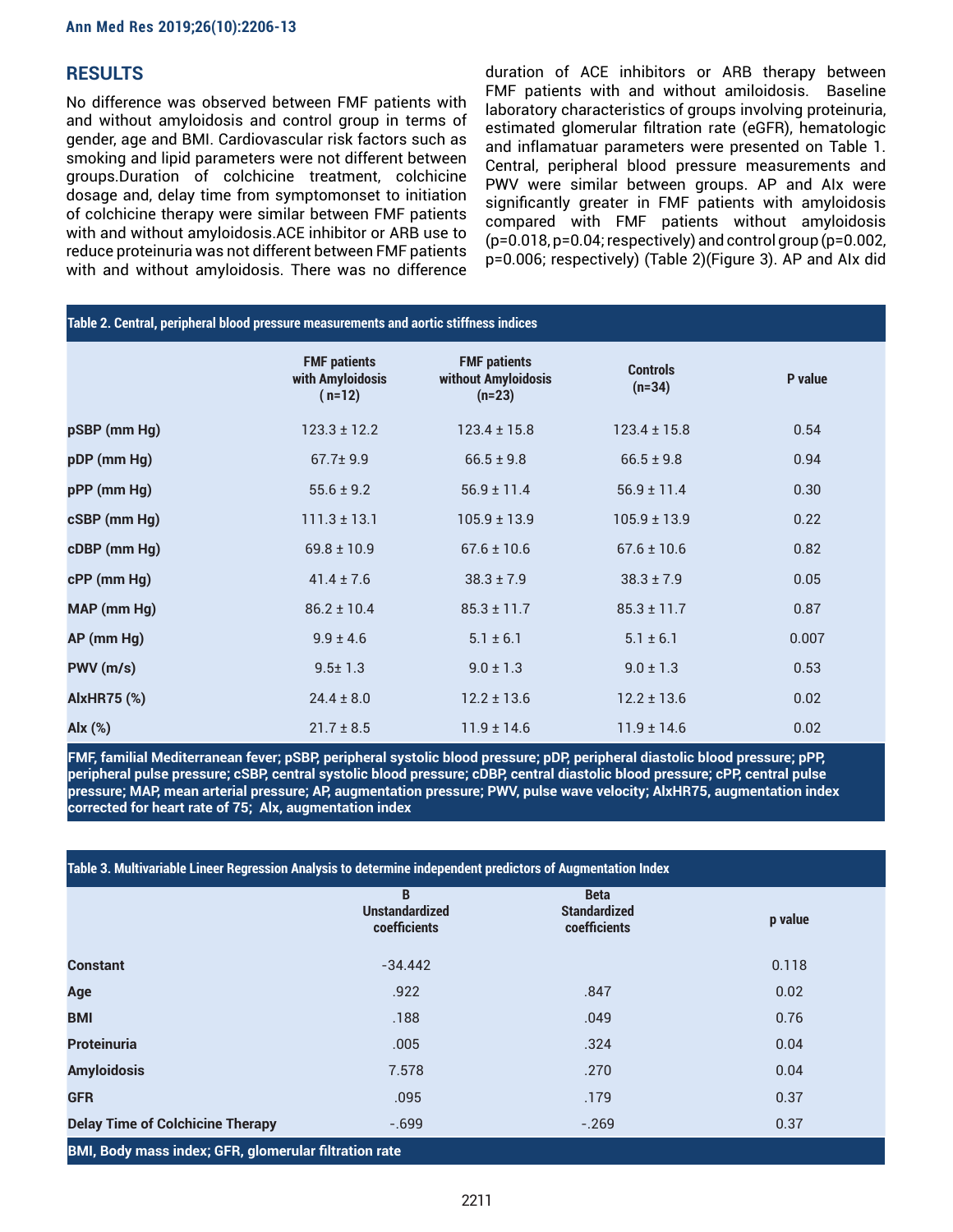not differ between FMF patients without amyloidosis and control group.Mean AIx of 5 patients with NAKD was  $24.8 \pm 13.1$  and was similar to those with amyloidosis. AIx of patients with NAKD was higher than control group and FMF patients without amyloid kidney disease (AKD) and NAKD (p=0.01, p=0.01 respectively).The Spearman's correlation test demonstrated that a positive correlation between AIx and amount of proteinuria in patients with FMF (r=0.51,p=0.002) (Figure 4). Multivariable linear regression analysis demonstrated that age, presence of amyloidosis and, amount of proteinuria were independent factors affecting AIx(p=0.02, p=0.04, p=0.04; respectively) (Table 3).

# **DISCUSSION**

In this study, we have focused on the relationship between risk of atherosclerosis and amyloidosis in patients with FMF.Our findings showed that AIx is higher in patients with FMF related amyloidosis as compared to those without amyloidosis and control group. Additionally, significant correlation was found between AIx and amount of proteinuria in our study. We demonstrated that age, presence of amyloidosis and amount of proteinuria were independent predictors of greater AIx, which is an indicator of increased atherosclerosis, in patients with FMF.

Even at children, endothelial dysfunction due to increased inflammation was demonstrated in FMF (14). Several studies found increased carotid intima media thickness in patients with FMF. These studies raised suspicion of increased risk of atherosclerosis in FMF (15, 16). Moreover, another study demonstrated impaired coronary flow reserve in FMF patients (17). Impaired coronary microvascular dysfunction was attributed to endothelial dysfunction and early atherosclerosis.Latter studies showed increased PWV in FMF patients (18, 19). A recent study found similar PWV in FMF patients on colchicine treatment and healthy controls, this finding was attributed to cardiovascular protective effect of colchicine (20). However these studies neither particularly studied nor excluded patients with amyloidosis.

Most important complication which determines the prognosis in FMF is secondary amyloidosis. Renal amyloidosis and proteinuria are shown to be indicators of increased cardiovascular diseases and poor prognosis (21). Patients on peritoneal dialysis due to amyloidosis have the worst survival compared with other etiologies (22). FMF related amyloidosis was associated with increased mortality after renal transplantation when compared with non amyloidosis. Cardiovascular disease and infections were major causes of death in these patients (23). Yılmaz M et al. showed increased risk of cardiovascular mortality in FMF patients who develop nephrotic syndrome due to amyloidosis, but notend-stage renal disease (ESRD). They found increased levels of ADMA, CRP, pentraxin-3 in addition to low FMD in patients with FMF related amyloidosis compared with glomerulopathies and concluded that ADMA levels may be associated with increased mortality (13). Previous study showed impaired

coronary flow reserve in patients with AA amyloidosis and concluded that patients with amyloidosis may have increased risk of coronary atherosclerosis (24). In our study, consistent with previous studies, we found elevated atherosclerosis risk as determined by AIx measurement in FMF related amyloidosis.

Another cause of proteinuria in patients of FMF is NAKD which is a heterogeneous group involving glomerulonephritis (such as mesangial IgA nephropathy, crescentic, rapidly progressing glomerulonephritis, diffuse proliferative glomerulonephritis, IgM nephropathy) and vasculitis (25, 26).It has been shown that NAKD patients have less proteinuria and less likely develop of ESRD compared with AKD in patients with FMF (25).Proteinuria is an increased risk for cardiovascular events in both diabetic and non-diabetic patients(12). Nevertheless, it is not clear whether increased risk of atherosclerosis due to NAKD related proteinuria in patients of FMF.However, in our study, we showed that, independent of amyloidosis, proteinuria increased AIx in patients with FMF. In addition, AIx of patients with NAKD were similar to those of AKD patients.These findings demonstrated that NAKD related proteinuria may increase atherosclerosis risk in patients with FMF.

AIx was found to be higher in patients with ESRD who underwent hemodialysis compared to healthy subjects (27). There were no patients with hemodialysis in our study group, and GFRs between groups were statistically similar. In addition, in multivariable linear regression analysis, it was shown that there were the effect of amyloidosis and amount of proteinuria on the augmentation index independent of GFR.

Since all FMF patients in our study were taking colchicine, AIx values of control group and FMF patients without amyloidosis were similar. This finding is compatible with previous studies which showed vascular protective effect of colchicine (28).In our study, increased AIx may indicate the association between amyloidosis and / or proteinuria and cardiovascular risk despite colchicine treatment in FMF patients with amyloidosis and/or proteinuria. Treatment of cardiovascular risks and investigation of presence of amiloidosis may be more careful in patients with increased AIx among FMF patients.

#### **Limitations**

Small amount of patients is the main limitation of our study. SAA level was unavailable which may provide furher information.The lack of biopsy from all patients may be a limitation of our study.

#### **CONCLUSION**

AIx is increased in FMF related amyloidosis. Presence of amyloidosis and amount of proteinuria in patients with FMF may be associated with increased cardiovascular risk. Nevertheless, larger studies are needed to investigate the relationship between cardiovascular risk and amyloidosis, amount of proteinuria.

*Competing interests: The authors declare that they have no competing*